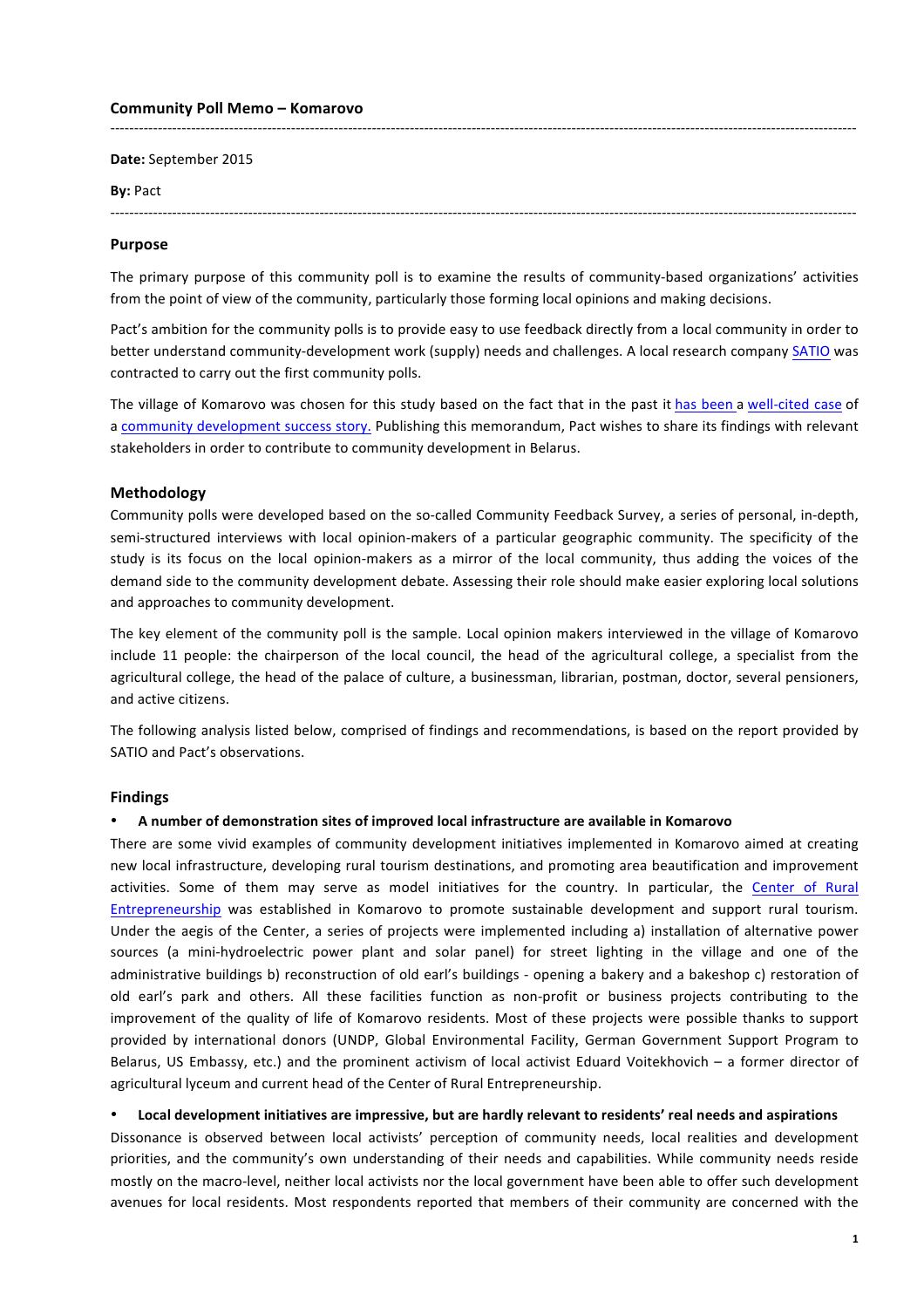**2**

current state of affairs and development perspectives of Komarovo village. The problems they see as the most crucial for locals are the following: limited job opportunities, underdeveloped social infrastructure, an ageing local population, and the insufficient role of state authorities in addressing socio-economic problems and promoting the village's development. Despite favorable factors for running private entrepreneurial activities in Komarovo (e.g. in the field of

*"Entrepreneurship is not*  for everybody; locals *prefer having a stable job at a state-owned enterprise"*

rural tourism), this idea is perceived by local residents as neither a solution to the complex socio-economic problems nor a development priority – to make Komarovo an attractive touristic destination. Only a few Komarovo residents are involved in the rural tourism business.

Meanwhile, the work of the local Center of Rural Entrepreneurship has neither boosted entrepreneurial activity in Komarovo nor created impetus for residents' selforganization and independent activism in the social or entrepreneurial sphere.

# The community development process happens without the collective action or active participation of local **residents**

There are local activists in Komarovo who are considered by local opinion makers to be drivers of the community

development process. However, respondents of the study admitted that despite individual initiative and leadership performed by activists, a vast majority of community development initiatives were implemented without active participation of local residents and basically without contribution of local resources. After years of development work and a number of project implementations, residents generally remain passive, demonstrating a low level of interest in collective action and, as a rule, do not initiate independent actions to address local issues.

# Factors Affecting Common Action and Public Participation<sup>1</sup>

## **Lack of participatory practices applied locally**

People who may have common interests are not brought together to ensure the community development process is participatory and inclusive when defining problems, development priorities, and solutions. Thus, even when the experience of implementing random community development initiatives is in place, a lack of broad local support does not create the impetus for people's self-organization.

## Local activists' individual ambitions substitute the community's shared vision of future

While some local activists claim to have their own understanding of development priorities and a vision of how the community should evolve, there is no evidence that purposeful attempts were undertaken to ask average residents their opinions and engage them in a broad discussion as equal stakeholders. Thereby, many local residents (while being side observers of activist-generated initiatives) do not see their role in community development work at present or in future. 

### • **Weak authority of state officials and little trust of local activists**

While the authority of local state officials and their capacity to address local issues is assessed by the respondents as weak, it is reported that activists representing nongovernmental institutions are not fully trusted by the community and are treated with suspicion. According to survey respondents, a few community-based organizations existent in the village are often seen as a family business of their founders. Thereby, when there is no real community ownership of these organizations, it is quite difficult for *"Community activists work for people, but not with them"*

> *"People do not trust thinking all these projects are his personal interest,*  while community is only the cover"

<sup>&</sup>lt;sup>1</sup> Common action and active participation of residents are seen as necessary attributions and the most crucial factors in any **community** development work worldwide. There is no evidence to justify that these universal principles are not applicable to Belarusian society. However, Pact's own conclusion made after 5 years of observations of the activities of NGOs and CBOs enrolled in operations of Pact-established Community Development Fund suggests that in Belarus 'community development work without citizens' engagement' is quite a common shortcoming (with rare exceptions) of community development work in Belarus. The approach's most distinctive characteristic is that local activists may perpetuate citizens' passiveness, by playing a solo role in the development process without mobilizing and empowering the communities. The following factors are the key to explaining the low level of residents' participation and lack of collective action in respect to the community development process in a particular community (although this explanation could be valid for any other similar local community in Belarus).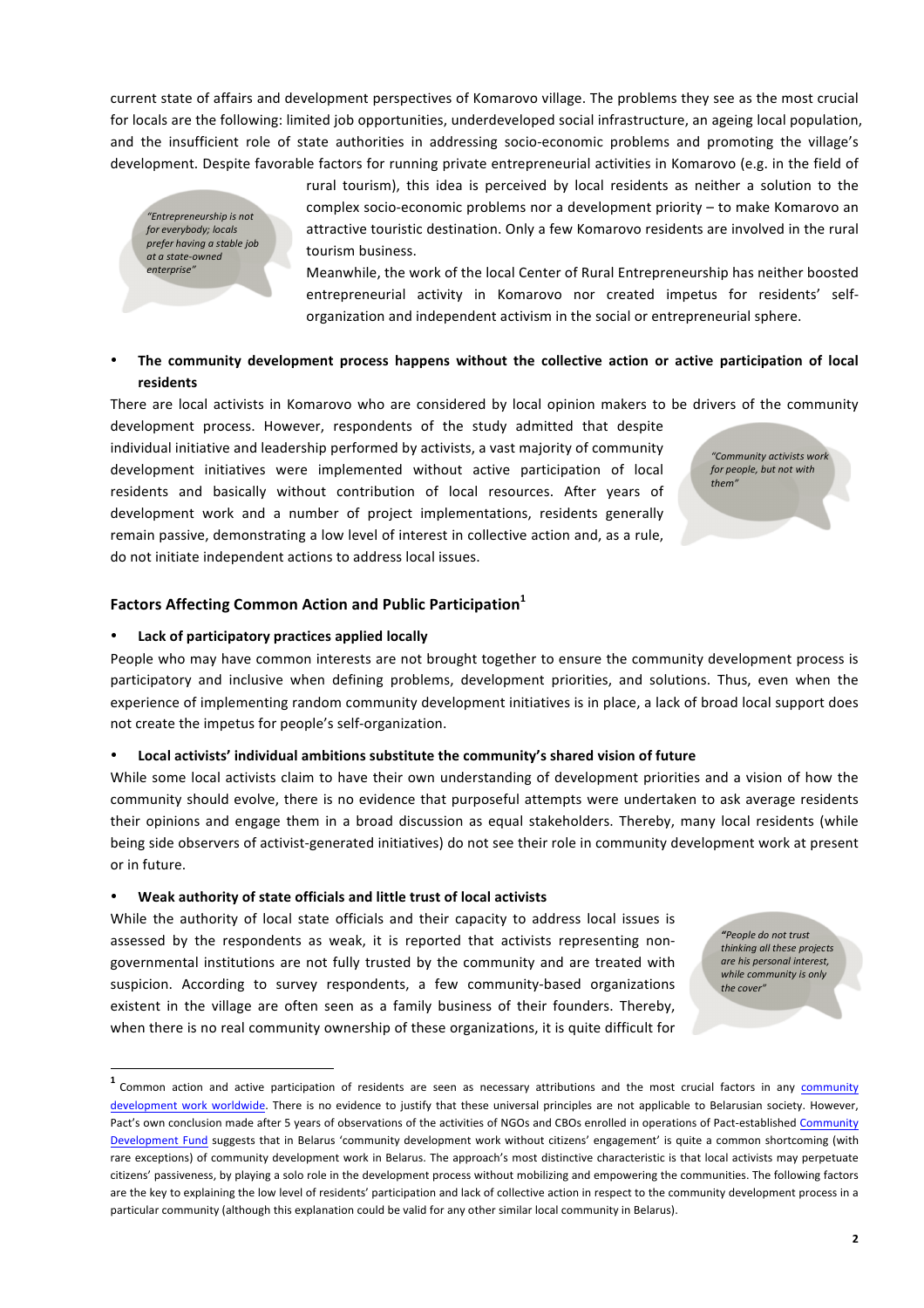them to play the role of solid community-based organizations and collect considerable local support.

## • **Primary focus on raising grants for community development prevents mobilization of local resources**

It was acknowledged during the interviews that most of the community development projects implemented in Komarovo would not have happened if international donors' grants were not raised by local NGOs. On the one hand, when local NGOs predominantly serve as good fundraising tools for channeling international support for the purpose

of local infrastructure improvement, visible changes (e.g. new facilities created) and pilot innovations (e.g. installation of alternative sources of energy) are achieved. On the other hand, after a decade of such donor-oriented practice and a habit of grants seeking, it is hardly possible to expect local NGOs to make a sudden shift to mobilizing scarce community resources. It is also unlikely that residents will start investing in community development as volunteers, active participants, and supporters. This all makes the issue of sustainability of all the positive changes achieved appear questionable. 

*"The idea was to write grants proposals to secure European donors' funding"*

# **Recommendations<sup>2</sup>**

Respondents share a pessimistic view of the village's near future: the local economy is deteriorating, the population is declining, and local residents are without solutions. Rural tourism and private entrepreneurship are not seen as concrete solutions because local residents have very little interest/faith in entrepreneurial activities. Among key hindrances are lack of skills, capacities, and assets to run a business. Residents prefer to have a stable job at a stateowned enterprise. Most respondents believe the only hope for a better future is tied to the state. They continue to believe it is the government's responsibility to take care of local problems by creating job opportunities and improving local infrastructure.

Civic activists articulated an alternative vision of future prospects. They see the village as a sustainably developed community where residents enjoy high standards of living. Their ideas and plans for the future include: a) creation of *Incubator for Rural Business* - an additional tool for an already existent facility to support small enterprises of rural tourism; b) modernization of the local agricultural vocational college into a unique educational establishment attracting students from all over Belarus and abroad.

The different visions of the community's future are the result of the dissonance between local activists' perception of community needs, local realities and development priorities, and the community's own understanding of their needs and capabilities. State representatives have either no role in articulating future visions or do not take proactive steps in addressing challenges in the community.

- Agree on vision. Not having a common vision of community development projects will not likely lead to flourishing communities. To reconcile the optimistic vision of local activists, the pessimistic vision of local residents, and the lack of vision of state representatives, an inclusive debate should be initiated and facilitated by the most proactive actor: the local activists. This requires clear and cogent communications primarily concerning the local activists' ambitions regarding public benefits.
- **Domesticate support.** Cultivating sources of local support is more preferable from a long-term perspective than habituating grants seeking. External resources are a good match for domestic assets and local capacities, yet external resources should not be the primary objective of local civic actors as they may alienate those who have no access to them.
- **Build stakeholders' network.** Involving residents, authorities, and other actors as equal stakeholders in community development not only evokes a feeling of belonging and strengthens local ownership over achieved results, but also enables horizontal networks that lead to self-organization and greater collective action. Building solid networks requires stakeholders' involvement on a regular basis and at each stage of community development work (community mapping, priorities identification, action planning, etc.).

<sup>&</sup>lt;sup>2</sup> Results of the community poll in Komarovo village suggest a set of simple case-specific recommendations for local activists and practitioners involved in community development work. Although these recommendations could be applicable for community development interventions of a broader context.